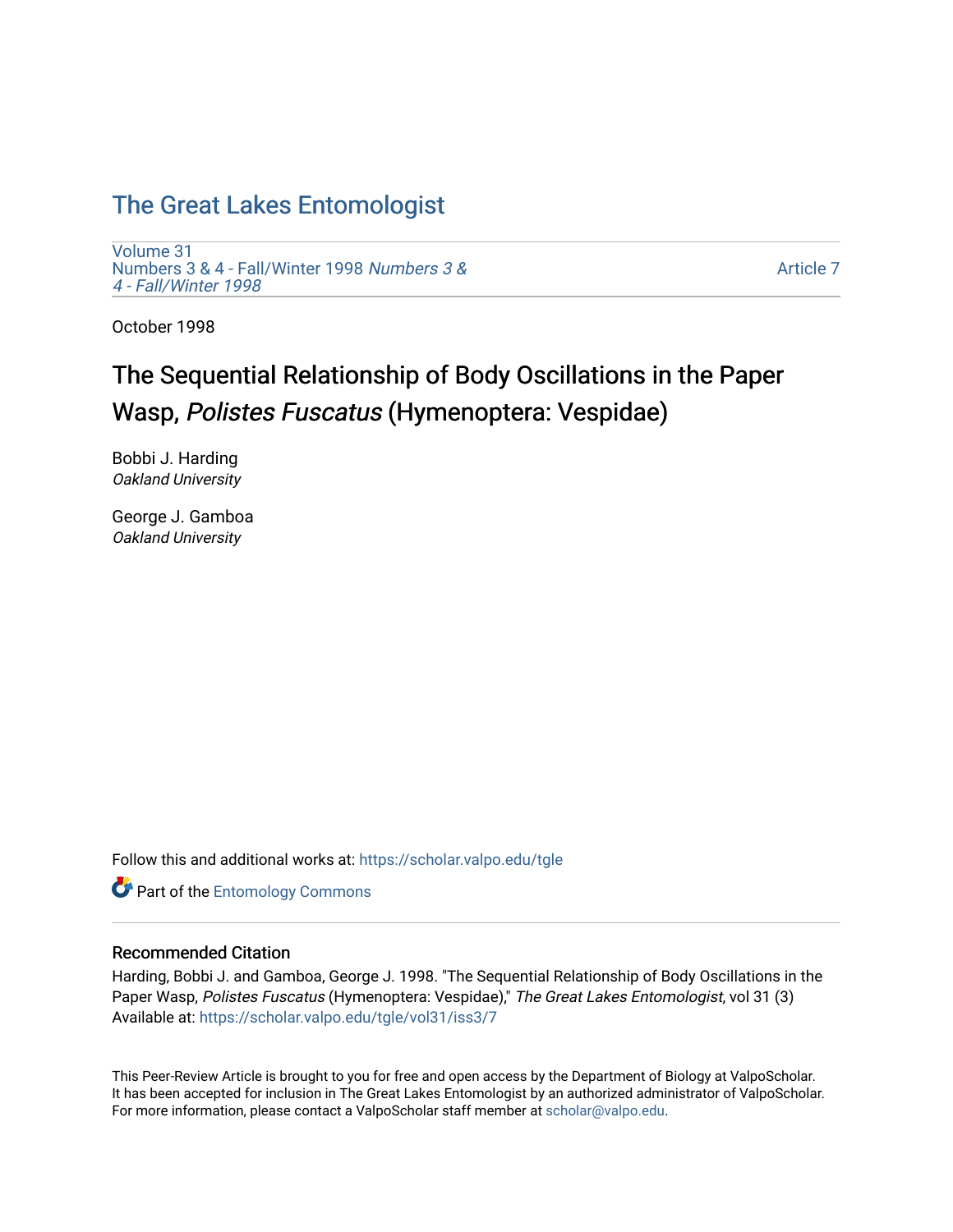# 1998 THE GREAT LAKES ENTOMOLOGIST 191

# THE SEQUENTIAL RELATIONSHIP OF BODY OSCilLATIONS IN THE PAPER WASP, POLISTES FUSCATUS (HYMENOPTERA: VESPIDAE)

# Bobbi J. Harding<sup>1</sup> and George J. Gamboa<sup>1,2</sup>

# ABSTRACT

Three kinds of body oscillations by foundresses of the paper wasp, *Polistes fuscatus,* were analyzed from 100 h of videotapes of 17 multiple- and 16 single-foundress, preworker colonies. The three kinds of oscillations were observed to be temporally proximate only after prey returns. Their sequential occurrence was always antennal drumming (AD), abdominal wagging (AW), and lateral vibration (LV). This sequence is consistent with the hypothesized communicative meanings of ADs, AWs, and LVs. In particular, ADs may signal larvae to withold salivary secretions prior to receiving a liquid meal from an adult female; oscillations AW and LV may signal larvae to secrete and withold saliva, respectively, Additional studies are required to provide causal evidence of the communicative meanings of ADs, AWs, and LVs.

Body oscillations have been reported in adult females of at least 15 species of wasps, and thus appear to be widespread among social wasps. The communicative meaning of these oscillations, however, is poorly understood (Savoyard et al. 1998), The species of social wasp whose oscillatory behavior has been studied most extensively is the paper wasp, *Polistes fuscatus*  (Fabr.). Three distinct kinds of oscillations have been described in P. *fuscatus:* antennal drumming (AD), abdominal wagging (AW) and lateral vibration (LV). ADs consist of a female positioning her head over the opening of a cell containing a larva and rapidly hitting her antennae against the rim of the cell (Pratte and Jeanne 1984). AWs consist of slow (2-7 oscillations/s), side-to-side movements of a female's gaster against the nest as she walks over brood cells (Gamboa and Dew 1981). LVs consist of a stationary female rapidly (17 oscillations/s) moving her abdomen from side-to-side against the surface of the nest producing a short  $(\langle 1s \rangle,$  audible sound  $(Savoyard et al.$ 1998).

All three types of oscillations are thought to be signals by adult females to larvae (Gamboa and Dew 1981, Pratte and Jeanne 1984, Downing and Jeanne 1985, Savoyard et al. 1998). The behavioral repertoire of larvae and the kinds of signals from female adults to larvae are thought to be quite limited (Savoyard et al. 1998), Larvae receive malaxated prey and liquid food from adults and, in turn, provide saliva to adults (West-Eberhard 1969, Pratte and Jeanne 1984, Hunt 1991). Adult females may signal larvae to secrete or withhold saliva (Savoyard et al. 1998). Larval saliva contains sugars,

lDepartment of Biological Sciences, Oakland University, Rochester, MI 48309. 2Corresponding author.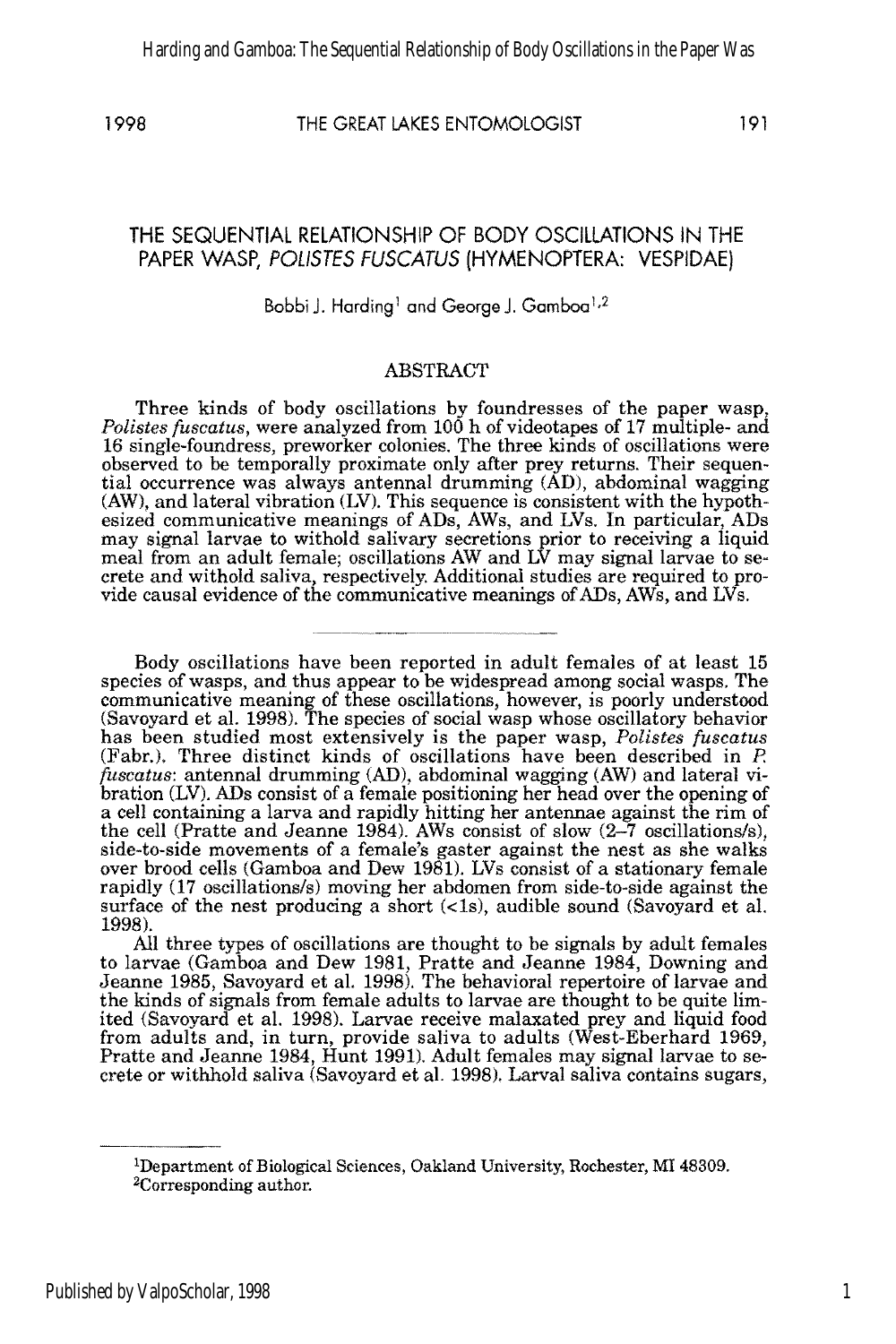# 192 THE GREAT lAKES ENTOMOLOGIST Vol. 31, No. 3 &4

amino acids, and proteins (Hunt et al. 1982) and has been postulated to play an important role in the evolution of eusociality (Hunt 1991).

Although ADs, AWs, and LVs are presumed to be signals by females to larvae, their specific communicative meanings are not well understood. Savoyard et al. (1998) reported that the three kinds of oscillations are sometimes associated with each other. More specifically, Savoyard et al. (1998) documented that the numbers of LVs were significantly, positively correlated with both the numbers of ADs and AWs. We examined these three kinds of oscillations to determine if there is a specific temporal and sequential relationship among them. Such information might provide additional insight into their communicative meanings.

### METHODS

We videotaped 17 multiple- and 16 single-foundress, preworker colonies of P. *fuscatus* nesting in plywood nestboxes near Rochester, Michigan. The nestboxes were suspended from wood crossbars attached to metal fenceposts. Foundresses were marked for individual identification on 17 and 19 June 1997, approximately one week prior to the beginning of videotaping. Each of five Sony TR910 Hi8 video cameras was positioned on a tripod approximately 0.9m beneath a nestbox so that the field of view consisted of the wasps on the face and side of the comb. The video, filmed at 30 frames per second with a 15X optical telephoto, provided a field of ~7cm in diameter. We videotaped 17 multiple-foundress colonies from 22-27 June and 16 single-foundress colonies from 27-29 June. We completed all videotaping between -1000 h and ~1730 h when ambient air temperatures were  $\geq 21^{\circ}$ C. We completed 4 h of videotaping for each multiple-foundress colony  $(68 h)$  and 2 h of videotaping for each single-foundress colony (32 h).

Videotapes were viewed in a laboratory and the behavior of foundresses was recorded on a microcassette audio recorder. We recorded departures, returns, items foraged, body oscillations, and their associated times for all foundresses. To increase observer reliability and to minimize observer bias, one individual (GJG) observed all videotapes and completed all transcriptions.

### RESULTS

Pratte and Jeanne (1984) reported that ADs occurred only after wasps returned with prey. Thus we examined the sequence of oscillations that followed prey returns since this was the only context in which we observed all three kinds of oscillations. In single-foundress colonies, we recorded nine prey returns of which six were followed within 30 min by all three kinds of body oscillations. In multiple-foundress colonies, we recorded 80 prey returns of which eight were followed within 30 min by all three kinds of body oscillations. Fifteen of these oscillation sequences were interrupted by the returns of other foundresses. This may at least partly explain why single-foundress colonies had a higher proportion of prey returns that were followed by all three oscillations than did multiple-foundress colonies.

When there was more than one complete sequence of oscillations for a colony, we averaged the values from multiple sequences so that each colony contributed a single datum for calculating a mean value. This resulted in a sample size of five single- and six multiple-foundress colonies for which we had at least one complete sequence of three different oscillations. We found

2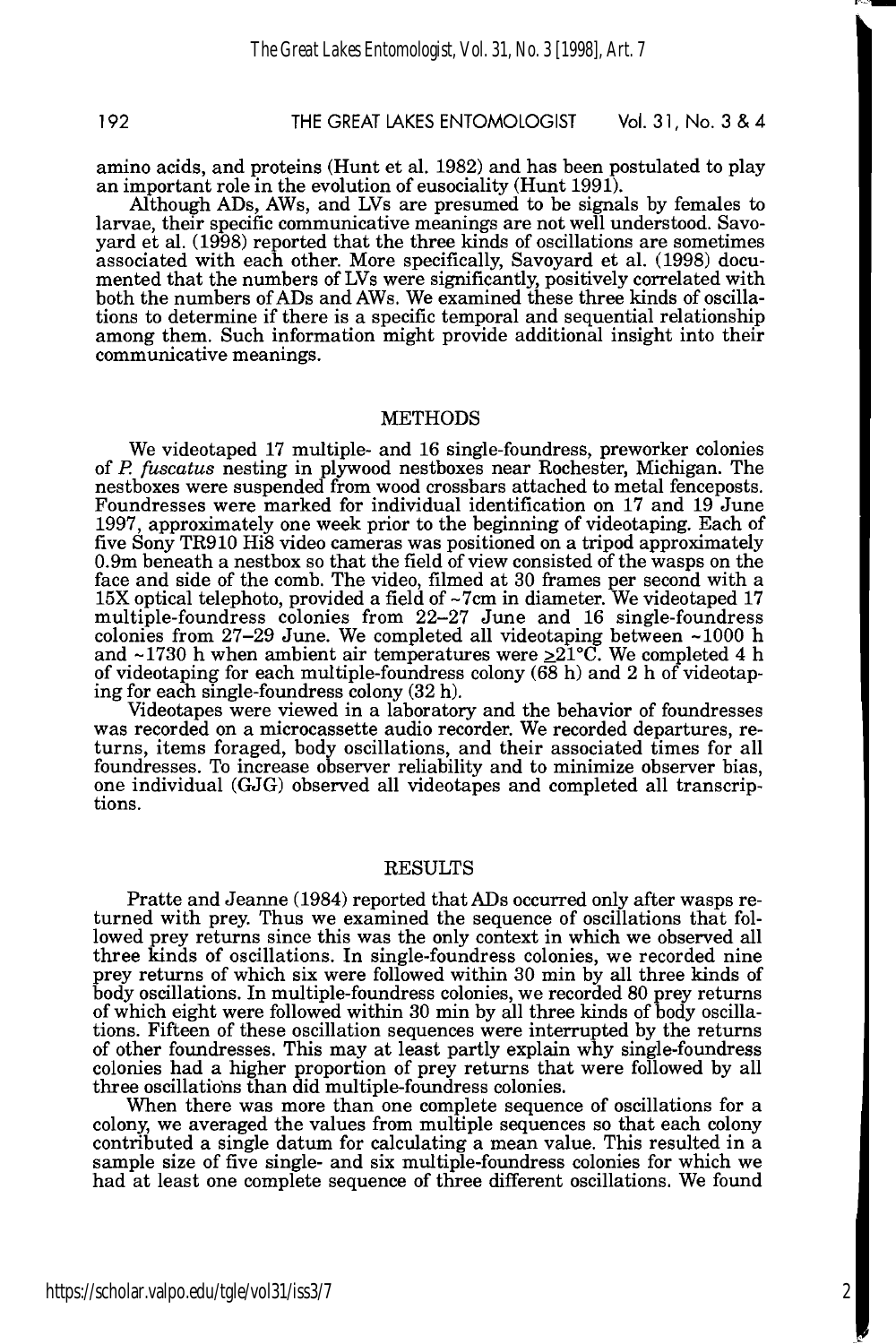

Time(s)

Figure 1. The sequence of activities performed by foundresses of *Polistes {uscatus* after returning with a prey item. The seconds spent in each activity are mean values based on five single- and six multiple-foundress colonies. Prey returns and LVs are the initial and terminal events, respectively, of the sequence of activities.

no significant differences between single- and multiple-foundress colonies in the nine parameters discussed below ( $p \ge 0.09$ ; Mann-Whitney U Test with a Bonferroni Correction).

Upon returning with a prey item, the wasp chewed the prey item  $(\bar{x} =$ 312s, range = 150-735s), which became noticeably smaller as the wasp extracted fluids from the prey (Fig. 1). Female *Polistes* extract hemolymph from prey as they malaxate it (Hunt 1984). The wasp then distributed the prey mass to larvae ( $\bar{x} = 51$ s, range = 5-100s). After feeding the prey to larvae, the wasp began performing ADs  $(\bar{x} = 12.9 \text{ ADs}, \text{range} = 2-20 \text{ADs})$  while displaying inactivity between episodes of ADs ( $\bar{x} = 205$ s, range = 30-470s). The wasp then began to inspect cells between episodes of ADs ( $\bar{x}$  = 8.6 ADs, range = 1-29 ADs;  $\bar{x}$  = 139s, range = 30-405s). During cell inspections, adult wasps lowered their heads into cells containing larvae. Next, the female performed AWs ( $\bar{x}$  = 2.3 episodes of AWs, range = 1-6 episodes) as she inspected and walked over cells ( $\bar{x} = 207s$ , range = 5-660s). Finally, the wasp performed one to five LVs  $(\bar{x} = 2.0 \text{ LVs})$ , which were the terminal oscillations of the sequence.

## DISCUSSION

The sequence of the three types of oscillations was invariant: for all 14 recorded sequences, the order of the oscillations was AD, AW, and LV. This sequence is consistent with the suggested communicative meanings hypothesized for ADs, AWs, and LVs from previous studies. Pratte and Jeanne (1984) provided evidence that ADs follow the feeding of solid prey to larvae. They postulated that ADs inform larvae that they are about to receive a liquid meal from an adult and that the larvae should withhold their salivary secretions. Our observations that ADs occurred after larvae were fed prey and that wasps extracted liquid from prey items shortly before performing ADs is consistent with Pratte and Jeanne's (1984) hypothesized function of ADs. Savoyard et al. (1998) speculated that AWs and LVs might signal larvae to secrete and to withhold larval salivary secretions, respectively. Our findings